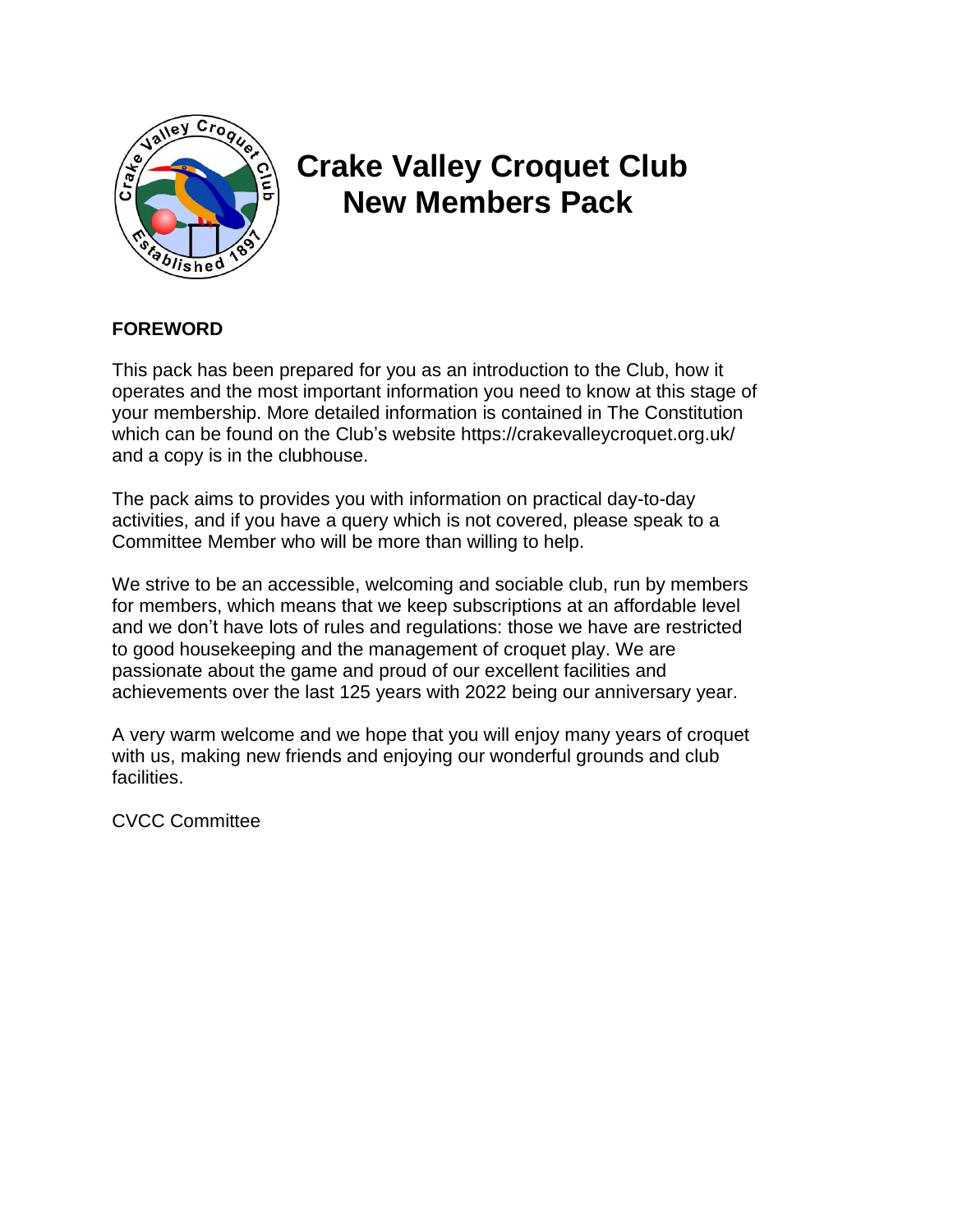# **INTRODUCTION**

Crake Valley Croquet Club (CVCC) is an amateur sports club located in a picturesque setting at Greenodd in the south Lake District. The land is owned by the Penny Bridge Estate and leased to the club. It was formed in1897 and is still located on the original site. A book celebrating our glorious history can be ordered via the Club's website. It's a fascinating read and highly recommended to you.

CVCC is proud of its heritage, many awards and tournament achievements including most improved club (twice) awarded by the Croquet Association and a memorable double league success in 2021. Club members have also been successful in regional and National tournaments and a Guinness World Record for 24-hour croquet!

# **CLUB'S AIMS**

The aims of the Club are set out in the constitution. Briefly, they are to: Maintain and develop club facilities; Encourage links with other clubs; Promote and develop the club; Improve standards of play; Develop and encourage links with schools and the local community.

#### **CONSTITUTION**

The Constitution details the requirements that are necessary to run the Club. This document cannot be amended outside of either an Annual General Meeting (AGM) or a Special General Meeting (SGM). A copy of this document is available from our website or clubhouse.

# **EQUALITY POLICY**

Membership is open to all sections of the community irrespective of ethnicity, nationality, sexual orientation, religion or beliefs, or of age, sex or disability.

# **CLUB COMMITTEE**

Your Club has an elected President who does not sit on the Committee. Annually, at the AGM, the membership elects a Committee in accordance with the Constitution, comprising three officers, Chair, Secretary and Treasurer who are joined by a number of elected Members. A list of the current Committee Members can be found on the notice board and on the Club's website.

# **CLUB ACCESS**

Upon entry to the clubhouse, you must enter your name(s) in the diary. This requirement is a record of attendance and for insurance and safety purposes.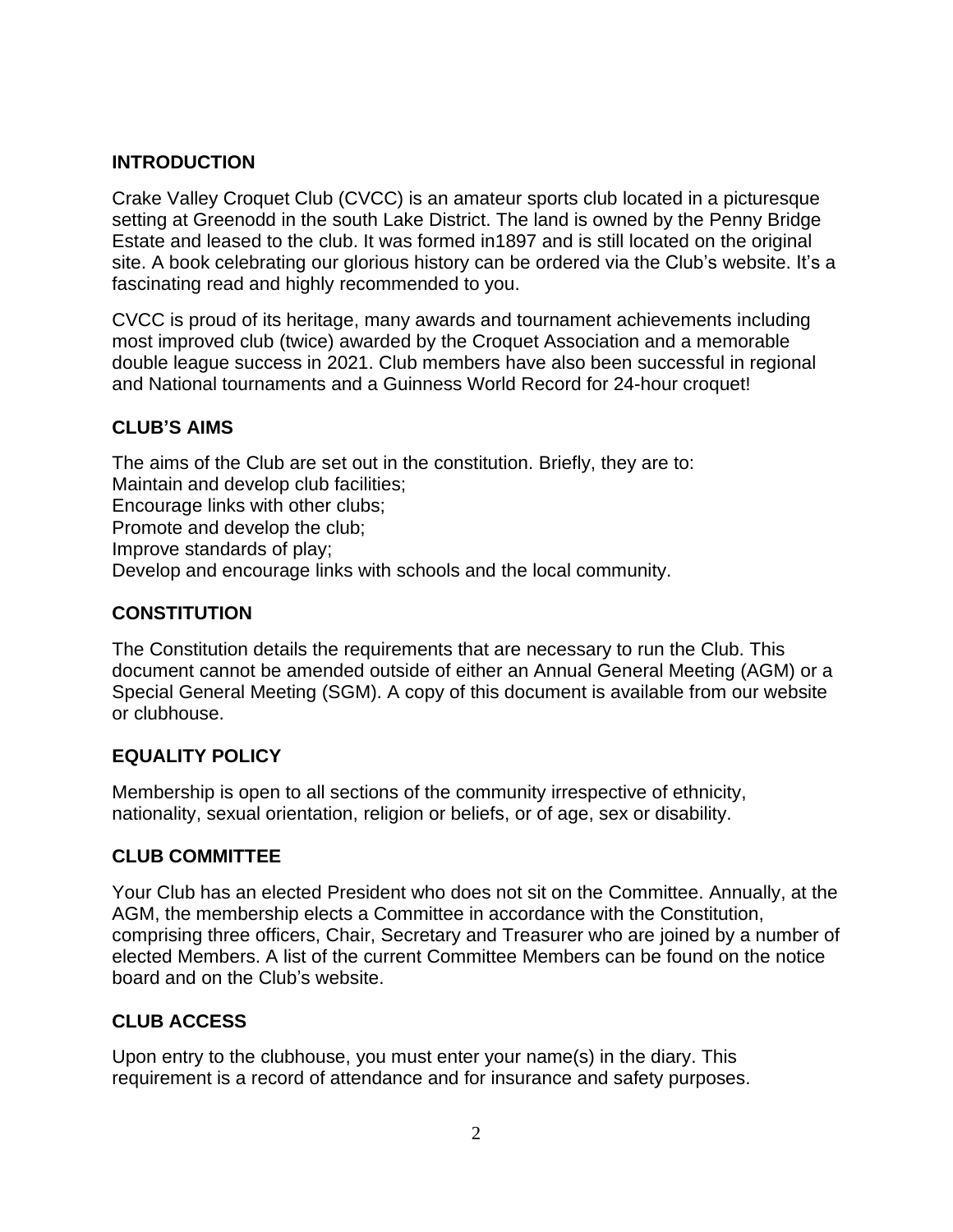You will receive instructions about how to access the Club's grounds and facilities from the Club Secretary or a Committee Member. A gate and door code and a key for the equipment store will be provided (with a deposit of £5) and instructions given on the procedures for entry and exit from the Club, and for setting up a lawn to play croquet.

With the exception of days when the Club is booked for tournaments or other events, members may use the club between 9:00 am and dusk. The last person to leave the club must ensure that all the windows, clubhouse door, garage and equipment stores are locked. All lights, electrical appliances (with the exception of the fridge) and taps are off, and that the Club and grounds are secured properly.

# **CLUB MEMBERSHIP**

A list of members and their contact information is maintained by the Club Secretary. Due to General Data Protection Regulations a list of members is not posted on the notice board but, for those wishing to be included, a list of contact details is posted on the members restricted area of our website.

#### **VISITORS & GUESTS**

We welcome all visitors and guests: enquiries from individuals or groups can be made using details given on our website. Such enquiries often lead to fun sessions where participants get acquainted with the game of croquet at minimal cost (just £5 per person for a 2-hour session). Many then may progress to competitive croquet taking advantage of the Club's coaching facilities.

Please be aware that minors (aged 16 and under) must be accompanied by an adult at all times whilst within the Club's grounds and clubhouse.

#### **AFFILIATIONS**

#### THE CROQUET ASSOCIATION (CA)

As described on their website [\(www.croquet.org.uk\)](http://www.croquet.org.uk/), the Croquet Association (CA) is the national governing body for the sport of Croquet (including both [Association](https://www.croquet.org.uk/?p=games/association) Croquet and Golf [Croquet\)](https://www.croquet.org.uk/?p=games/golf) in England, and is responsible for promoting and regulating the game in that area.

In conjunction with the regional [Federations](https://www.croquet.org.uk/?p=games/federations&Action=Federations) and its [Member](https://www.croquet.org.uk/?p=games/clubs) Clubs, it supports croquet at all levels, from games played in the [garden](https://www.croquet.org.uk/?p=games/garden) and local play at clubs, through to regional and national [tournaments](https://www.croquet.org.uk/?p=tournament) and international matches.The CA is a non-profitmaking organisation, funded through club levies, individual subscriptions, and donations.

CVCC maintains full club affiliation to the CA and has benefited from that membership in a number of ways, including direct financial support and entry into national inter-club tournaments.

All club members who are not already Premium Members in their own right, are encouraged to become Standard Members of the CA so they may participate fully in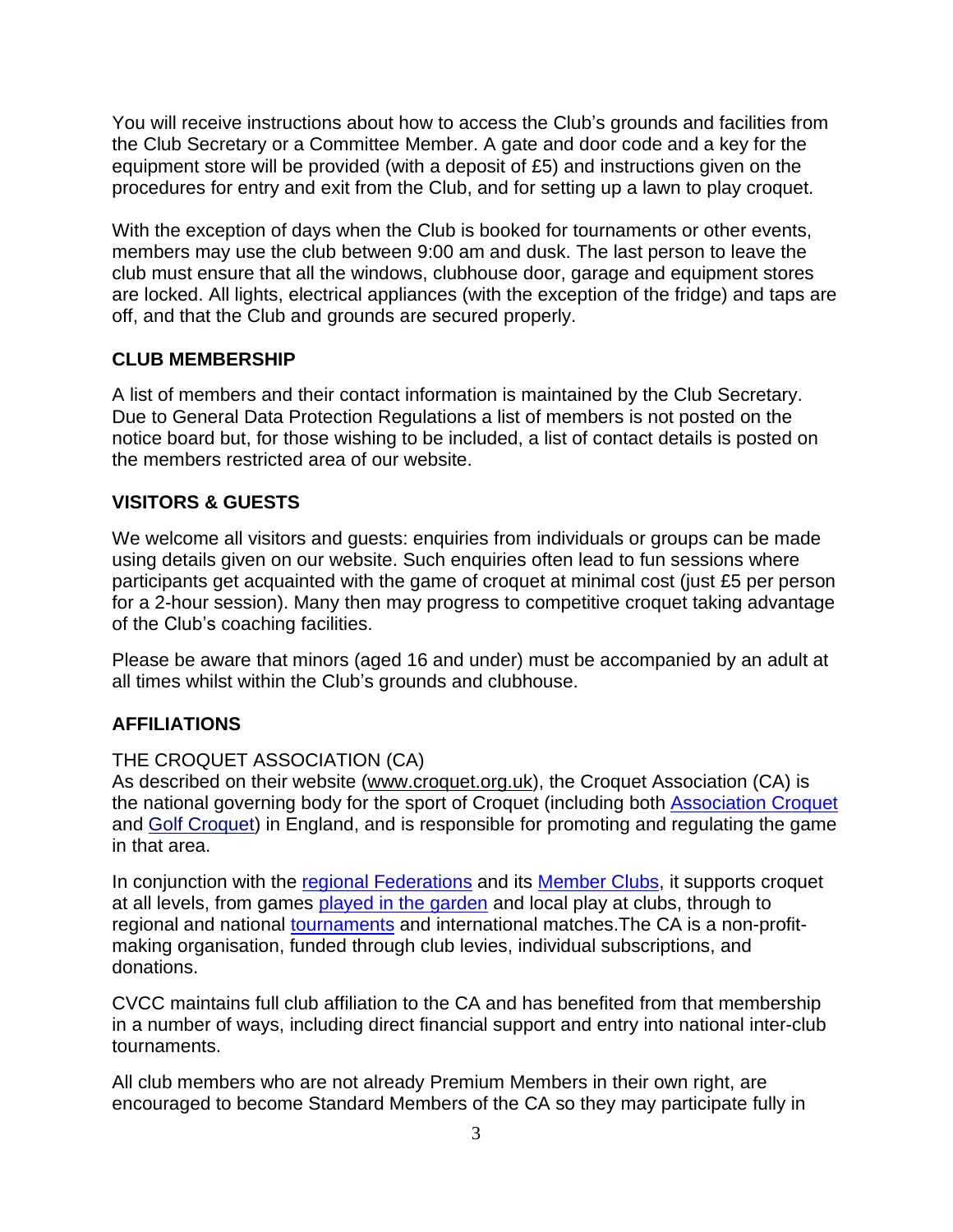CA's activities; these include club tournaments that are listed in the CA Fixtures calendar. Further details are available from our tournament Secretary.

CVCC is also a member of the North West Federation of Croquet Clubs (NWFCC) which comprises 22 clubs in the North West. The Federation's primary activities are to assist clubs by providing coaching support and organising leagues and tournaments in our region.

#### **WEBSITE REGISTRATION**

As a new member, you will be able to register with the Club website, giving access to the Members Area page. The website manager will provide login information and an initial password, together with details of how to change the password to one of your choice. The Members Area allows you to book lawn time and find contact details of other members to arrange games.

#### **CALENDAR**

The annual Calendar is maintained and displayed in the clubhouse. You should regularly check the calendar for scheduled matches and tournaments. The on-line lawn booking system, available via the Members Area page of the website must be used when booking play. This calendar will let you know if lawns are closed for seasonal maintenance or whether matches and tournaments are scheduled.

# **SOCIAL EVENTS**

Club days are held on Tuesdays and may be used for a social event where members are free to socialise, play fun games such as pétanque or play croquet with other members.

# **HEALTH & SAFETY (H&S)**

You are responsible for your own safety and that of members and visitors to the Club. Please be aware of your surroundings and the position of other players and the progress of other games on a shared lawn.

Any H&S matters should be reported to a Committee Member a soon as possible. A regular H&S review is performed by a nominated Member who reports to the Committee. The Club's First Aid Box is located in the clubhouse. Please ensure details of all injuries are entered into the Accident Book. The nearest A&E department is situated a Barrow Hospital. There are a few warnings we need to share with you.

Mallet Injuries – mallets weigh approximately 3 pounds (or 1.4 kg.) Hitting an ankle due to poor technique;

Tripping over hoops can be very dangerous. Never walk backwards without being absolutely sure there isn't a hoop waiting to trip you up;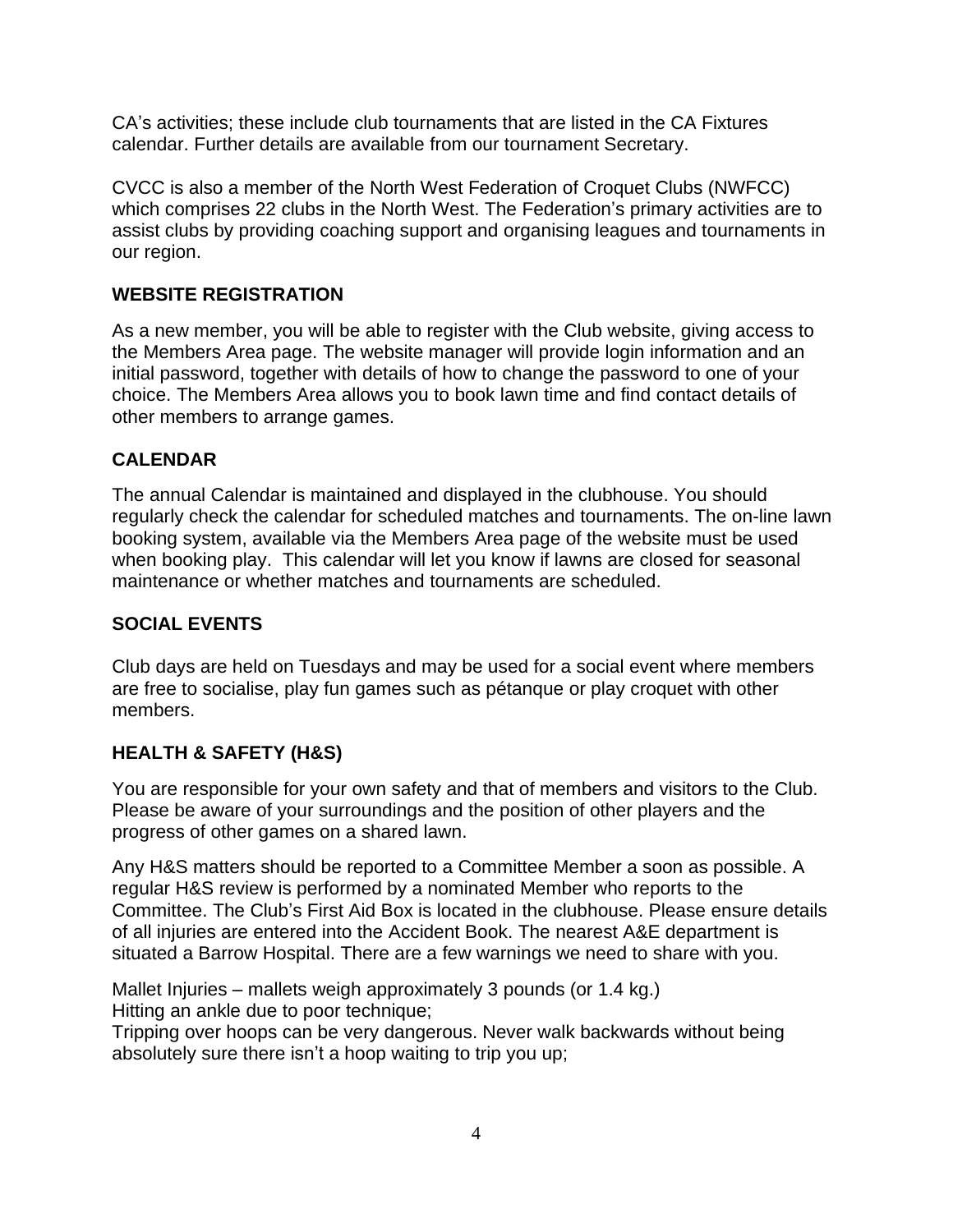Lifting hoops takes real strength and that is why you must only use the hoop lifting device to save injury to your back and damage to the lawns. This device is available from the equipment store;

Hoops are heavy so do not carry more than is comfortable for you;

All stop boards must be in place as they are there to ensure that balls do not leave the lawns and take care when moving them or stepping over them.

# **COACHING**

The Club has two accredited CA coaches. Please talk with any Committee Member who will put you in contact with our coaches about improving your game. As a new member you will receive a two-hour coaching session as part of your induction.

# **CROQUET HANDICAPS (Competitive Play)**

Croquet handicaps are maintained by players using handicap cards to record points gained or lost during official singles matches (i.e. Club, Croquet Association (CA) and NWFCC tournaments, Inter-club competitions and matches versus other clubs). There are separate handicap cards for Association Croquet and Golf Croquet. Handicap cards are available from our Club Captains who will allocate you a handicap score.

# **ETIQUETTE & CUSTOMS**

Dress: When using the lawns you must wear flat-soled shoes at all times, preferably not sandals to avoid injury to feet. "Whites" should be worn for all Club Competitions, Matches and Tournaments. Other clubs may have different rules, so it's best to check if visiting.

Respect for games in progress and avoid interfering in any way.

During games, play as quickly as possible, do not distract your opponent's play, always call for a referee or for your opponent to watch whenever you are about to play a shot that may result in a fault.

Double-banking: ask the other game before marking and lifting their balls, and inform the players when the balls have been replaced; agree with the other players on the lawn which player should go first when you are both playing in or towards the same hoop or part of the lawn.

# **CLOTHING**

We do not stock any clothing bearing the Club's Logo. Should you wish to purchase clothing with an embroidered badge items these are only available from a local supplier, for details talk to a Committee Member.

# **SMOKING & VAPING**

All players, visitors and guests are not permitted to smoke or vape on the lawns or in and around the clubhouse.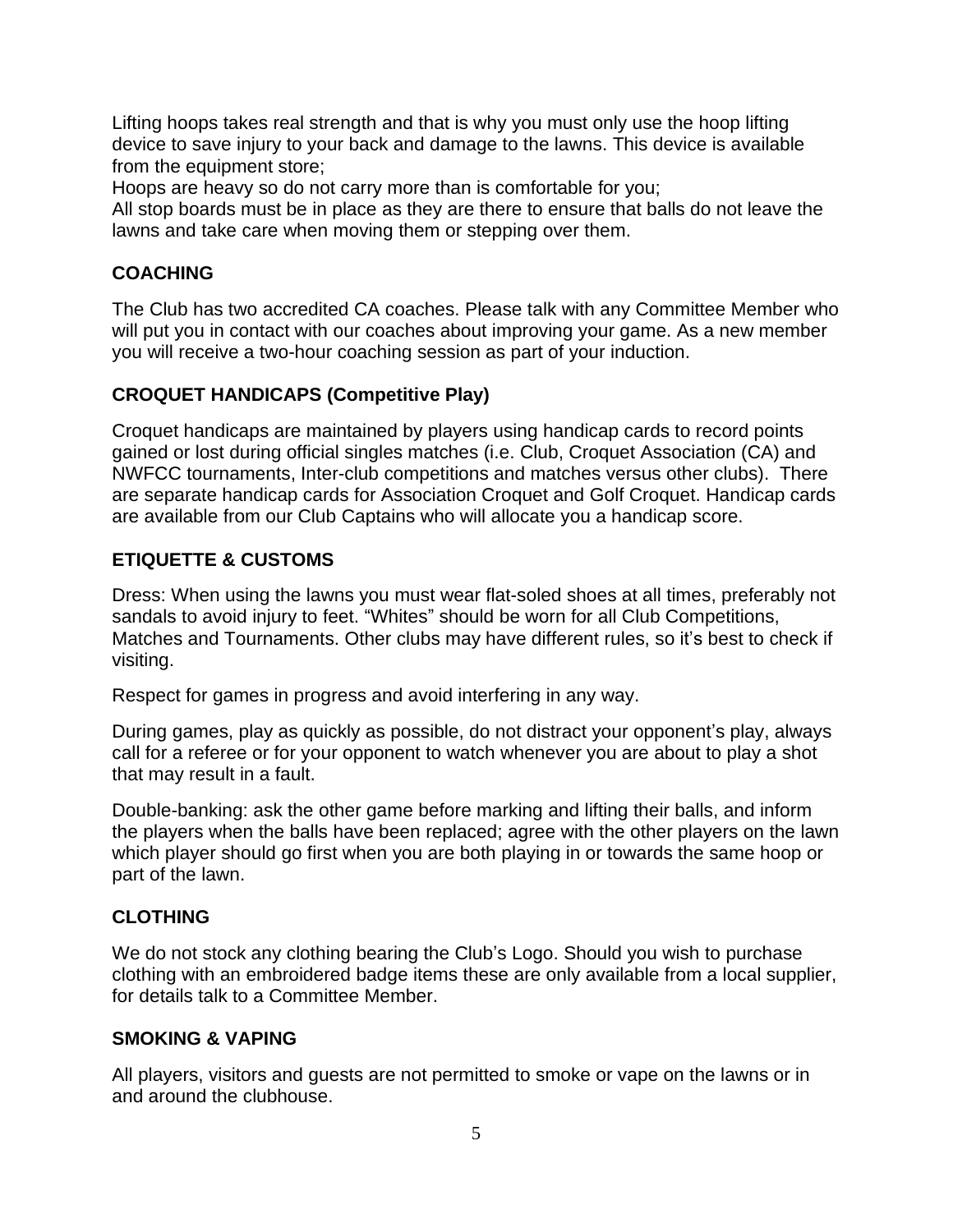# **LAWN BOOKING**

You are strongly advised to book lawns, checking the on-line lawn booking calendar for notification of booked lawns, tournaments or other matches. During tournaments the lawns may be closed to all non-competing Members.

# **HOW TO SET OUT A LAWN**

The lawns are numbered 1 to 4 with a small practice area 2. The layout of the lawn is displayed in the equipment store. You will also find mallets, centre pegs, hoops, balls, flags and corner markers. All hoops are marked and should always be placed in the ground according to the instructions in the annex. The equipment store contains a selection of Club mallets but we encourage purchasing your own mallet and are happy to let you have details of suppliers.

# **CLUBHOUSE CATERING**

Tea and coffee and soft drinks are available to members for a small charge on an honesty and self-service arrangement. When we are required to provide catering for certain tournaments, your assistance in either preparation or clearing up is most welcome. If you feel you can help please talk to a Committee Member.

#### **CLUB MAINTENANCE**

Where possible, all maintenance work is carried out by club members. At various times in the year, request may be circulated to members to assist with certain tasks required to keep the Club neat and tidy. If you feel able to volunteer for these 'working parties', your help would be much appreciated.

#### **MEMBERS FEEDBACK**

Your suggestions are welcomed and we conduct periodic surveys. At any other time you are welcome to put forward suggestions to any Committee Member.

#### **NEW MEMBERS**

We are always very keen to recruit new members and believe we have plenty of space to accept many more. Experience shows that members are our best channel to potential recruits and we encourage you to introduce friends.